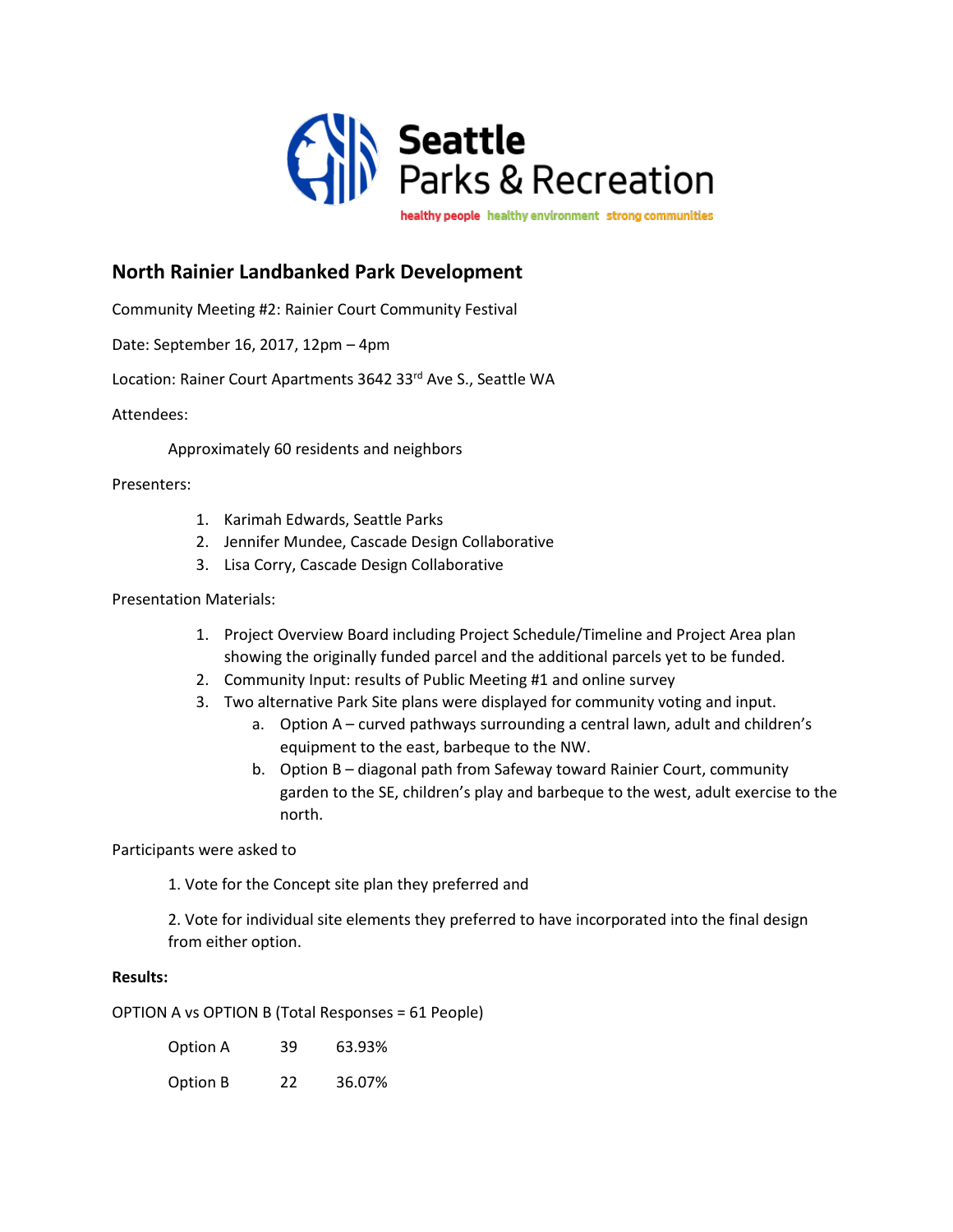## Individual Programmatic Elements



## **Additional Comments Received**

In general, the participants were very excited to have a new park on the site, whatever the design. They felt the area would become safer than the existing condition of knotweed and structures. Concern about homeless

- Should be for Seattle community
- Age-friendly city (Mayor's office, factors of livability)
- Pedestrian safety (child hit last year on 34th)